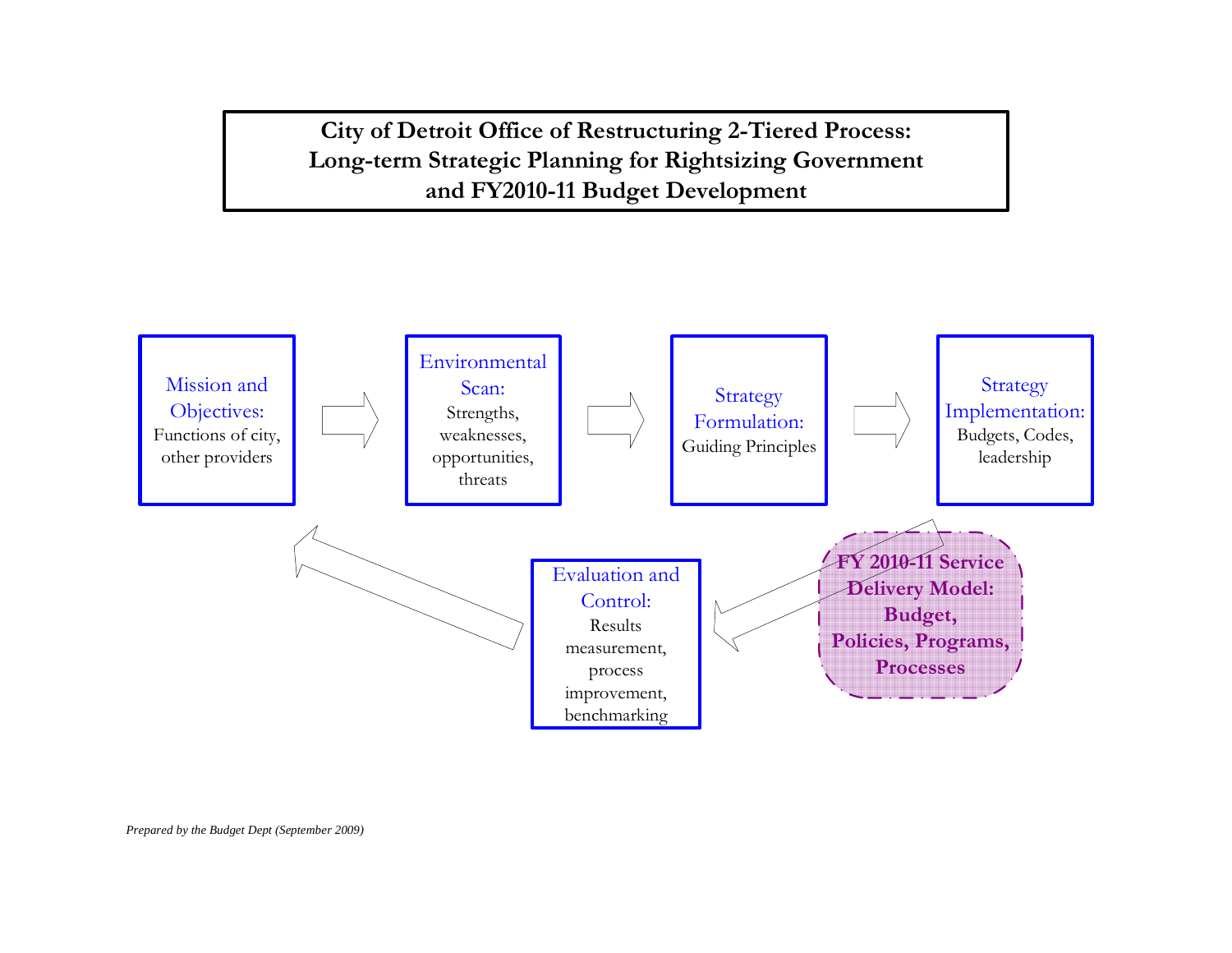

**Service Delivery Models**

*Prepared by the Mayor's Office of Restructuring (August 2009)*